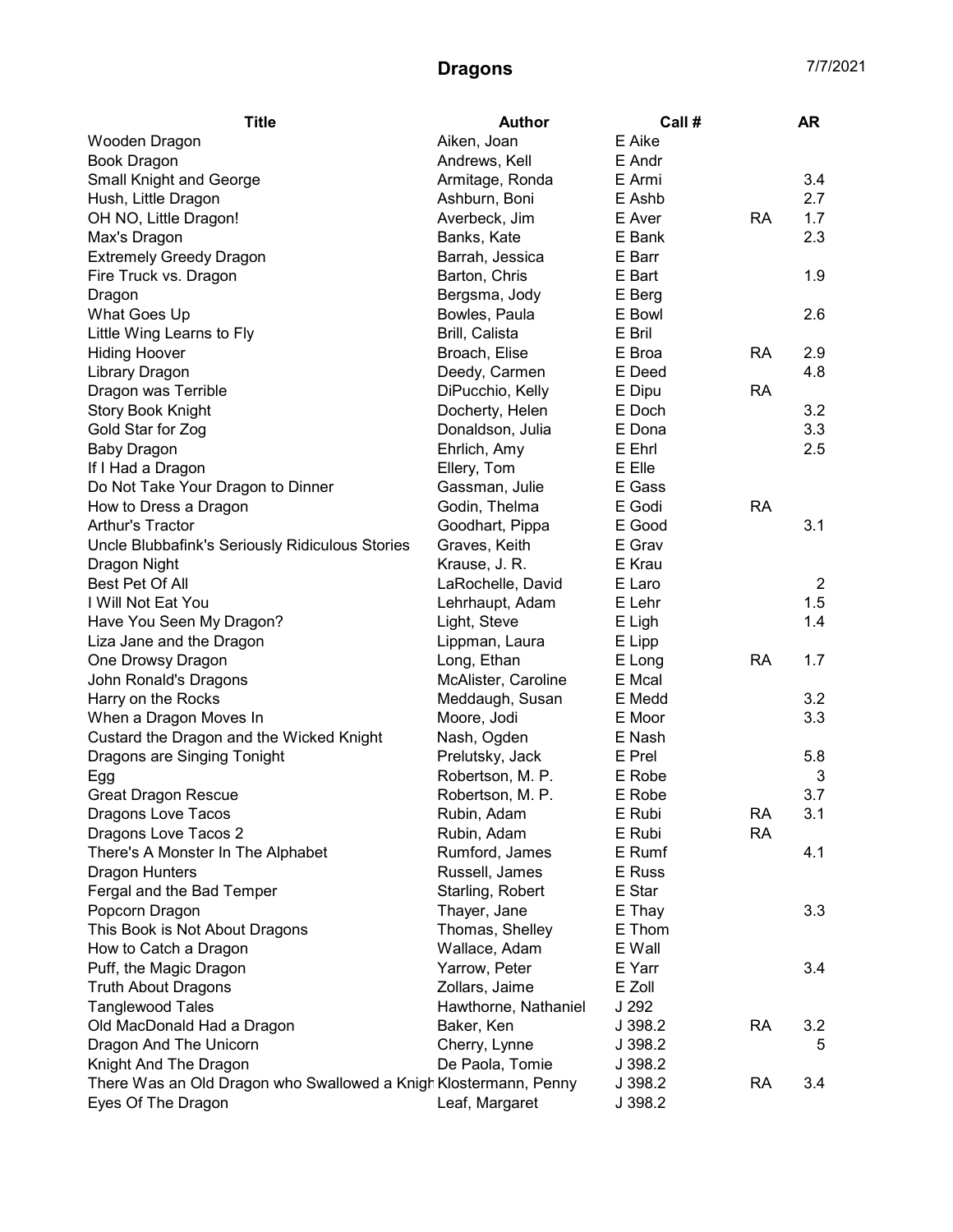| <b>Title</b>                                               | <b>Author</b>       | Call #                | AR  |
|------------------------------------------------------------|---------------------|-----------------------|-----|
| Knight Who Took All Day                                    | Mayhew, James       | J 398.2               | 3.8 |
| Tale of Custard the Dragon                                 | Nash, Ogden         | J 398.2               |     |
| Saint George and the Dragon                                | Hodges, Margaret    | J 398.2094            | 5.6 |
| Merlin and the Dragons                                     | Yolen, Jane         | J 398.2094            | 4.2 |
| Dragon Soup                                                | Williams, Arlene    | J 398.2095            |     |
| Dragons                                                    | Brucken, Kelli      | J 398.4               | 6.4 |
| First Look at Dragons                                      | Carlson-Berne, Emma | J 398.4               |     |
| Fire and Wings                                             | Carus, Marianne     | J 398.4               |     |
| Drake's Comprehensive Compendium of Dragonol Drake, Ernest |                     | J 398.4               |     |
| <b>Myths And Monsters</b>                                  | Edwards, Katie      | J 398.4               | 6.8 |
| Dragons                                                    | Hamilton, John      | J 398.4               | 6.5 |
| I'm a Fire Breather                                        | Knudsen, Shannon    | J 398.4               | 2.8 |
| Book of Dragons                                            | Nesbit, E.          | J 398.4               | 7.4 |
| Dragonology Handbook                                       | Steer, Dugald       | J 398.4               |     |
| Dragons                                                    | Wyly, Michael       | J 398.4               | 9.8 |
| Here There Be Dragons                                      | Yolen, Jane         | J 398.4               | 5.8 |
| Beholdthe Dragons                                          | Gibbons, Gail       | J 398.46              |     |
| Sir Cumference And The Dragon of PI                        | Neuschwander, Cindy | J <sub>516</sub>      | 3.8 |
| Ed Emberley's Complete Funprint Drawing Book               | Emberley, Ed        | J 743                 |     |
| How to Draw Dragons                                        | Hansen, Jim         | J 743.8               |     |
| <b>Drawing Fantasy Figures</b>                             | Cook, Trevor        | J 743.87              |     |
| I Invited A Dragon To Dinner                               | Demarest, Chris     | J 811.61              |     |
| Search For The Dragon Ship                                 | Abbott, Tony        | J Fantasy Abbo 18     | 3.8 |
| <b>Sleeping Giant Of Goll</b>                              | Abbott, Tony        | J Fantasy Abbo 6      | 3   |
| End Of The Beginning                                       | Avi                 | J Fantasy Avi         | 3.8 |
| Dragon Kiss                                                | Baker, E.D.         | J Fantasy Bake Frog 7 | 6   |
| Ferno the Fire Dragon                                      | Blade, Adam         | J Fantasy Blad Beas 1 |     |
| Dragon Castle                                              | Bruchac, Joseph     | J Fantasy Bruc        | 5.6 |
| Dragon with a Chocolate Heart                              | Burgis, Stephanie   | J Fantasy Burg Drag 1 |     |
| <b>Dragon Games</b>                                        | Catanese, P.W.      | J Fantasy Cata book 2 | 5.1 |
| Dragons and Marshmallows                                   | Citro, Asia         | J Fantasy Citr Zoey 1 | 3.8 |
| Jeremy Thatcher, Dragon Hatcher                            | Coville, Bruce      | J Fantasy Covi Magi 3 | 4.9 |
| Last Hunt                                                  | Coville, Bruce      | J Fantasy Covi Unic 4 | 6.2 |
| How to Betray a Dragon's Hero                              | Cowell, Cressida    | J Fantasy Cowe How 11 | 6.2 |
| How to Fight a Dragon's Fury                               | Cowell, Cressida    | J Fantasy Cowe How 12 | 6.9 |
| How to Speak Dragonese                                     | Cowell, Cressida    | J Fantasy Cowe how 3  | 6.5 |
| How to Cheat a Dragon's Curse                              | Cowell, Cressida    | J Fantasy Cowe How 4  | 6.8 |
| How to Twist a Dragon's Tale                               | Cowell, Cressida    | J Fantasy Cowe How 5  | 6.9 |
| Hero's Guide to Deadly Dragons                             | Cowell, Cressida    | J Fantasy Cowe How 6  | 6.9 |
| How to Ride a Dragon's Storm                               | Cowell, Cressida    | J Fantasy Cowe How 7  | 6.9 |
| How to Break a Dragon's Heart                              | Cowell, Cressida    | J Fantasy Cowe How 8  | 6.4 |
| How to Steal a Dragon's Sword                              | Cowell, Cressida    | J Fantasy Cowe How 9  | 6.3 |
| Duel of Dragons                                            | Dahl, Michael       | J Fantasy Dahl        | 3.2 |
| Fangs in the Mirror                                        | Dahl, Michael       | J Fantasy Dahl        | 2.9 |
| <b>Monster Hunter</b>                                      | Dahl, Michael       | J Fantasy Dahl        | 2.9 |
| Last Dragon                                                | DeMari. Silvana     | J Fantasy Dema        | 6.5 |
| Kenny and the Dragon                                       | DiTerlizzi, Tony    | J Fantasy Dite Kenn 1 | 5.4 |
| Fire Within                                                | D'Lacey, Chris      | J Fantasy Dlac 1      | 4.1 |
| Wearle                                                     | D'Lacey, Chris      | J Fantasy Dlac 1      | 5.6 |
| Dark Wyng                                                  | D'Lacey, Chris      | J Fantasy Dlac 2      | 5.1 |
| Icefire                                                    | D'Lacey, Chris      | J Fantasy Dlac 2      | 4.4 |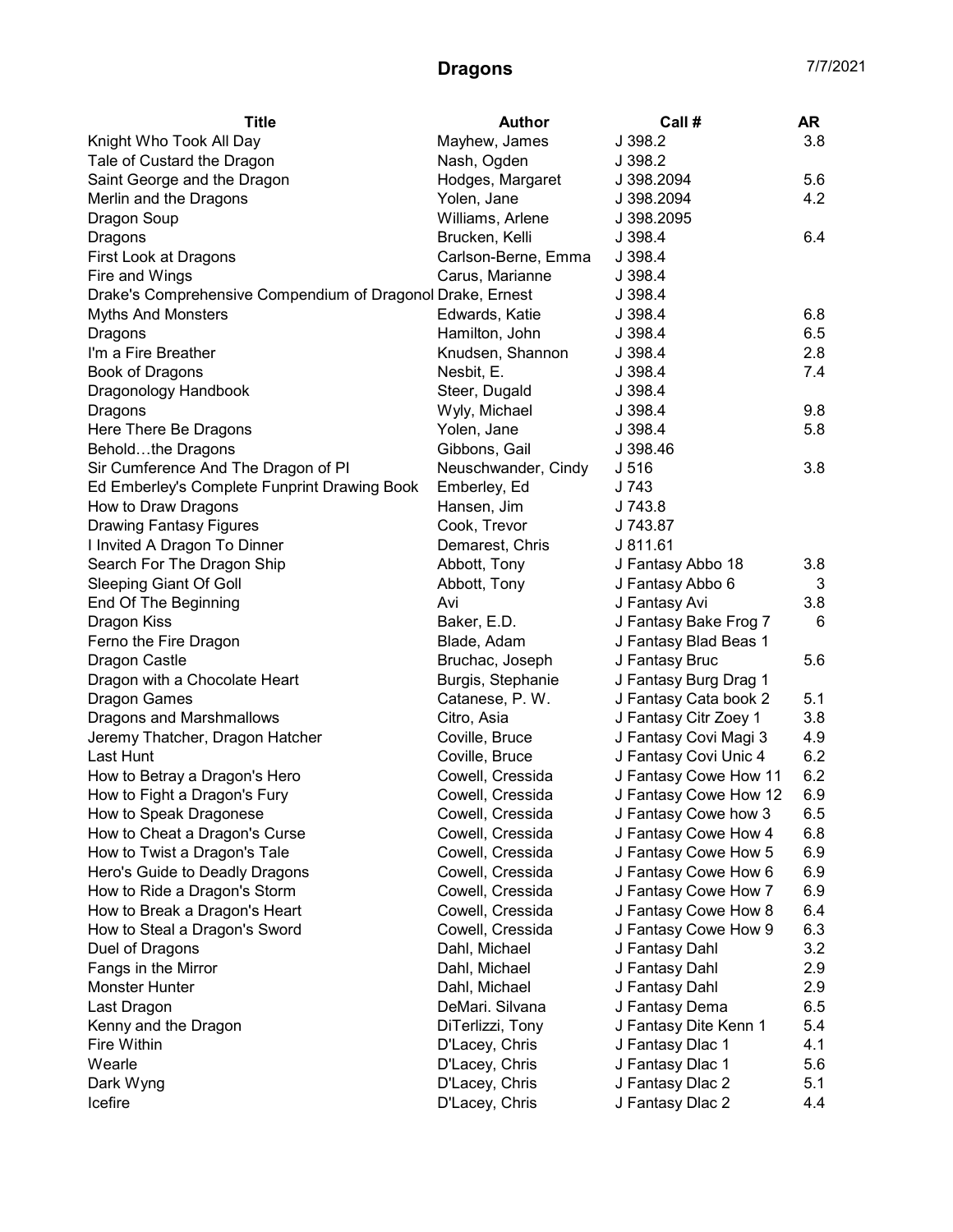| <b>Fire Star</b><br>D'Lacey, Chris<br>J Fantasy Dlac 3<br>4.8<br>5.2<br>Dark Fire<br>D'Lacey, Chris<br>J Fantasy Dlac 5<br>4.9<br>Fire World<br>D'Lacey, Chris<br>J Fantasy Dlac 6<br>J Fantasy Dlac 7<br>Fire Ascending<br>D'Lacey, Chris<br>4.4<br>J Fantasy Drak Magi 3<br>5.3<br>Dragon Guard<br>Drake, Emily<br>Durst, Sarah Beth<br>J Fantasy Durs<br>4.9<br>Spark<br>J Fantasy Elli Drag 1<br>Elliott, Zetta<br>4.7<br>Dragons in a Bag<br>J Fantasy Elli Unic 2<br>Bo and the Dragon Pup<br>Elliott, Rebecca<br>5.8<br>Last Dragonslayer<br>Fforde, Jasper<br>J Fantasy Ffor Kaza 1<br>6.3<br>Song of the Quarkbeast<br>Fforde, Jasper<br>J Fantasy Ffor Kaza 2<br>4.9<br>Funke, Cornelia<br>J Fantasy Funk<br>Dragon Rider<br>Three Tales of My Father's Dragon<br>Gannett, Ruth<br>J Fantasy Gann<br>J Fantasy Geor Drag 1<br>5.7<br><b>Dragon Slippers</b><br>George, Jessica Day<br>5.8<br>Dragon Flight<br>George, Jessica Day<br>J Fantasy Geor Drag 2<br>6.3<br>Dragon Spear<br>George, Jessica Day<br>J Fantasy Geor Drag 3<br>J Fantasy Gidw Unic 2<br>Basque Dragon<br>Gidwitz, Adam<br><b>Reluctant Dragon</b><br>Graham, Kenneth<br>J Fantasy Grah<br>6.5<br>5.5<br>Wormling I: The Book of the King<br>Jenkins, Jerry<br>J Fantasy Jenk Worm 1<br>5.4<br>Wormling II: The Sword of the Wormling<br>Jenkins, Jerry<br>J Fantasy Jenk Worm 2<br>4.7<br>Wormling III: The Changeling<br>Jenkins, Jerry<br>J Fantasy Jenk Worm 3<br>Spellbound<br>Jones, Diana<br>J Fantasy Jone<br>2.8<br>Jones, Marcia<br>J Fantasy Jone 5<br>Dragons Do Eat Homework<br>4.8<br>We Sled with Dragons<br>London, A. Alexander<br>J Fantasy Lond Acci 4<br>3.3<br>Dragon Masters series<br>McMullan, Kate<br>J Fantasy Mcmu 1<br>4.2<br>Dragon Overnight<br>Mlynowski, Sarah<br>J Fantasy Mlyn Upsi 4<br>4.6<br>Dragonwatch<br>Mull, Brandon<br>J Fantasy Mull Drag 1<br>4.8<br>Dragon's Child<br>Nimmo, Jenny<br>J Fantasy Nimm<br>3.3<br>Day Of The Dragon King<br>Osborne, Mary<br>J Fantasy Osbo 14<br>3.9<br>Dragon Of The Red Dawn<br>Osborne, Mary<br>J Fantasy Osbo Merl 9<br>6.9<br><b>First Dragon</b><br>Owen, James<br>J Fantasy Owen Imag 7<br>5.6<br>Paolini, Christopher<br>J Fantasy Paol Inhe 1<br>Eragon<br>Eldest<br>Paolini, Christopher<br>J Fantasy Paol Inhe 2<br>7<br>Anya and the Dragon<br>Pasternack, Sofiya<br>J Fantasy Past<br>J Fantasy Reev<br>No Such Thing as Dragons<br>Reeve, Philip<br>6<br>J Fantasy Rupp<br>Dragon of Lonely Island<br>Rupp, Rebecca<br>5<br>J Fantasy Sage Sept 1<br>6<br>Sage, Angie<br>Magyk<br>Steer, Dugald<br>J Fantasy Stee Drag 1<br>5.6<br>Dragon's Eye<br>Steer, Dugald<br>J Fantasy Stee Drag 2<br>5.6<br>Dragon Diary<br>Dragon's Apprentice<br>Steer, Dugald<br>J Fantasy Stee Drag 3<br>5.4<br>Steer, Dugald<br>J Fantasy Stee Drag 4<br>5.8<br>Dragon Prophecy<br>Stilton, Geronimo<br>J Fantasy Stil King 4<br>4.4<br>Dragon Prophecy<br>Attack of the Dragons<br>Stilton, Geronimo<br>J Fantasy Stil Mice 1<br>3.7<br>J Fantasy Suth 1<br>Wings of Fire series<br>Sutherland, Tui<br>J Fantasy Vern Drag 10<br>Knight-Napped<br>Vernon, Ursula<br>4.3<br>J Fantasy Wred Ench 1<br>5.5<br>Dealing With Dragons<br>Wrede, Patricia<br>5.3<br>J Fantasy Wred Ench 2<br>Searching For Dragons<br>Wrede, Patricia<br>Talking to Dragons<br>J Fantasy Wred Ench 4<br>4.6<br>Wrede, Patricia<br>Dragon's Guide to the Care and Feeding of Humar Yep, Laurence<br>J Fantasy Yep 1<br>5.6<br>J Fantasy Yep 2<br>Dragon's Guide to Making Your Human Smarter<br>Yep, Laurence<br>J Fantasy Yole<br>Dragon's Boy<br>Yolen, Jane<br>5.8 | <b>Title</b>   | <b>Author</b> | Call #               | AR  |
|------------------------------------------------------------------------------------------------------------------------------------------------------------------------------------------------------------------------------------------------------------------------------------------------------------------------------------------------------------------------------------------------------------------------------------------------------------------------------------------------------------------------------------------------------------------------------------------------------------------------------------------------------------------------------------------------------------------------------------------------------------------------------------------------------------------------------------------------------------------------------------------------------------------------------------------------------------------------------------------------------------------------------------------------------------------------------------------------------------------------------------------------------------------------------------------------------------------------------------------------------------------------------------------------------------------------------------------------------------------------------------------------------------------------------------------------------------------------------------------------------------------------------------------------------------------------------------------------------------------------------------------------------------------------------------------------------------------------------------------------------------------------------------------------------------------------------------------------------------------------------------------------------------------------------------------------------------------------------------------------------------------------------------------------------------------------------------------------------------------------------------------------------------------------------------------------------------------------------------------------------------------------------------------------------------------------------------------------------------------------------------------------------------------------------------------------------------------------------------------------------------------------------------------------------------------------------------------------------------------------------------------------------------------------------------------------------------------------------------------------------------------------------------------------------------------------------------------------------------------------------------------------------------------------------------------------------------------------------------------------------------------------------------------------------------------------------------------------------------------------------------------------------------------------------------------------------------------------------------------------------------------------------------------------------------------------------------------------------------------------------------------------------------------------------------------------------------------------------------------------------------------------------------------------------------------------------------------------------|----------------|---------------|----------------------|-----|
|                                                                                                                                                                                                                                                                                                                                                                                                                                                                                                                                                                                                                                                                                                                                                                                                                                                                                                                                                                                                                                                                                                                                                                                                                                                                                                                                                                                                                                                                                                                                                                                                                                                                                                                                                                                                                                                                                                                                                                                                                                                                                                                                                                                                                                                                                                                                                                                                                                                                                                                                                                                                                                                                                                                                                                                                                                                                                                                                                                                                                                                                                                                                                                                                                                                                                                                                                                                                                                                                                                                                                                                                      |                |               |                      |     |
|                                                                                                                                                                                                                                                                                                                                                                                                                                                                                                                                                                                                                                                                                                                                                                                                                                                                                                                                                                                                                                                                                                                                                                                                                                                                                                                                                                                                                                                                                                                                                                                                                                                                                                                                                                                                                                                                                                                                                                                                                                                                                                                                                                                                                                                                                                                                                                                                                                                                                                                                                                                                                                                                                                                                                                                                                                                                                                                                                                                                                                                                                                                                                                                                                                                                                                                                                                                                                                                                                                                                                                                                      |                |               |                      |     |
|                                                                                                                                                                                                                                                                                                                                                                                                                                                                                                                                                                                                                                                                                                                                                                                                                                                                                                                                                                                                                                                                                                                                                                                                                                                                                                                                                                                                                                                                                                                                                                                                                                                                                                                                                                                                                                                                                                                                                                                                                                                                                                                                                                                                                                                                                                                                                                                                                                                                                                                                                                                                                                                                                                                                                                                                                                                                                                                                                                                                                                                                                                                                                                                                                                                                                                                                                                                                                                                                                                                                                                                                      |                |               |                      |     |
|                                                                                                                                                                                                                                                                                                                                                                                                                                                                                                                                                                                                                                                                                                                                                                                                                                                                                                                                                                                                                                                                                                                                                                                                                                                                                                                                                                                                                                                                                                                                                                                                                                                                                                                                                                                                                                                                                                                                                                                                                                                                                                                                                                                                                                                                                                                                                                                                                                                                                                                                                                                                                                                                                                                                                                                                                                                                                                                                                                                                                                                                                                                                                                                                                                                                                                                                                                                                                                                                                                                                                                                                      |                |               |                      |     |
|                                                                                                                                                                                                                                                                                                                                                                                                                                                                                                                                                                                                                                                                                                                                                                                                                                                                                                                                                                                                                                                                                                                                                                                                                                                                                                                                                                                                                                                                                                                                                                                                                                                                                                                                                                                                                                                                                                                                                                                                                                                                                                                                                                                                                                                                                                                                                                                                                                                                                                                                                                                                                                                                                                                                                                                                                                                                                                                                                                                                                                                                                                                                                                                                                                                                                                                                                                                                                                                                                                                                                                                                      |                |               |                      |     |
|                                                                                                                                                                                                                                                                                                                                                                                                                                                                                                                                                                                                                                                                                                                                                                                                                                                                                                                                                                                                                                                                                                                                                                                                                                                                                                                                                                                                                                                                                                                                                                                                                                                                                                                                                                                                                                                                                                                                                                                                                                                                                                                                                                                                                                                                                                                                                                                                                                                                                                                                                                                                                                                                                                                                                                                                                                                                                                                                                                                                                                                                                                                                                                                                                                                                                                                                                                                                                                                                                                                                                                                                      |                |               |                      |     |
|                                                                                                                                                                                                                                                                                                                                                                                                                                                                                                                                                                                                                                                                                                                                                                                                                                                                                                                                                                                                                                                                                                                                                                                                                                                                                                                                                                                                                                                                                                                                                                                                                                                                                                                                                                                                                                                                                                                                                                                                                                                                                                                                                                                                                                                                                                                                                                                                                                                                                                                                                                                                                                                                                                                                                                                                                                                                                                                                                                                                                                                                                                                                                                                                                                                                                                                                                                                                                                                                                                                                                                                                      |                |               |                      |     |
|                                                                                                                                                                                                                                                                                                                                                                                                                                                                                                                                                                                                                                                                                                                                                                                                                                                                                                                                                                                                                                                                                                                                                                                                                                                                                                                                                                                                                                                                                                                                                                                                                                                                                                                                                                                                                                                                                                                                                                                                                                                                                                                                                                                                                                                                                                                                                                                                                                                                                                                                                                                                                                                                                                                                                                                                                                                                                                                                                                                                                                                                                                                                                                                                                                                                                                                                                                                                                                                                                                                                                                                                      |                |               |                      |     |
|                                                                                                                                                                                                                                                                                                                                                                                                                                                                                                                                                                                                                                                                                                                                                                                                                                                                                                                                                                                                                                                                                                                                                                                                                                                                                                                                                                                                                                                                                                                                                                                                                                                                                                                                                                                                                                                                                                                                                                                                                                                                                                                                                                                                                                                                                                                                                                                                                                                                                                                                                                                                                                                                                                                                                                                                                                                                                                                                                                                                                                                                                                                                                                                                                                                                                                                                                                                                                                                                                                                                                                                                      |                |               |                      |     |
|                                                                                                                                                                                                                                                                                                                                                                                                                                                                                                                                                                                                                                                                                                                                                                                                                                                                                                                                                                                                                                                                                                                                                                                                                                                                                                                                                                                                                                                                                                                                                                                                                                                                                                                                                                                                                                                                                                                                                                                                                                                                                                                                                                                                                                                                                                                                                                                                                                                                                                                                                                                                                                                                                                                                                                                                                                                                                                                                                                                                                                                                                                                                                                                                                                                                                                                                                                                                                                                                                                                                                                                                      |                |               |                      |     |
|                                                                                                                                                                                                                                                                                                                                                                                                                                                                                                                                                                                                                                                                                                                                                                                                                                                                                                                                                                                                                                                                                                                                                                                                                                                                                                                                                                                                                                                                                                                                                                                                                                                                                                                                                                                                                                                                                                                                                                                                                                                                                                                                                                                                                                                                                                                                                                                                                                                                                                                                                                                                                                                                                                                                                                                                                                                                                                                                                                                                                                                                                                                                                                                                                                                                                                                                                                                                                                                                                                                                                                                                      |                |               |                      |     |
|                                                                                                                                                                                                                                                                                                                                                                                                                                                                                                                                                                                                                                                                                                                                                                                                                                                                                                                                                                                                                                                                                                                                                                                                                                                                                                                                                                                                                                                                                                                                                                                                                                                                                                                                                                                                                                                                                                                                                                                                                                                                                                                                                                                                                                                                                                                                                                                                                                                                                                                                                                                                                                                                                                                                                                                                                                                                                                                                                                                                                                                                                                                                                                                                                                                                                                                                                                                                                                                                                                                                                                                                      |                |               |                      |     |
|                                                                                                                                                                                                                                                                                                                                                                                                                                                                                                                                                                                                                                                                                                                                                                                                                                                                                                                                                                                                                                                                                                                                                                                                                                                                                                                                                                                                                                                                                                                                                                                                                                                                                                                                                                                                                                                                                                                                                                                                                                                                                                                                                                                                                                                                                                                                                                                                                                                                                                                                                                                                                                                                                                                                                                                                                                                                                                                                                                                                                                                                                                                                                                                                                                                                                                                                                                                                                                                                                                                                                                                                      |                |               |                      |     |
|                                                                                                                                                                                                                                                                                                                                                                                                                                                                                                                                                                                                                                                                                                                                                                                                                                                                                                                                                                                                                                                                                                                                                                                                                                                                                                                                                                                                                                                                                                                                                                                                                                                                                                                                                                                                                                                                                                                                                                                                                                                                                                                                                                                                                                                                                                                                                                                                                                                                                                                                                                                                                                                                                                                                                                                                                                                                                                                                                                                                                                                                                                                                                                                                                                                                                                                                                                                                                                                                                                                                                                                                      |                |               |                      |     |
|                                                                                                                                                                                                                                                                                                                                                                                                                                                                                                                                                                                                                                                                                                                                                                                                                                                                                                                                                                                                                                                                                                                                                                                                                                                                                                                                                                                                                                                                                                                                                                                                                                                                                                                                                                                                                                                                                                                                                                                                                                                                                                                                                                                                                                                                                                                                                                                                                                                                                                                                                                                                                                                                                                                                                                                                                                                                                                                                                                                                                                                                                                                                                                                                                                                                                                                                                                                                                                                                                                                                                                                                      |                |               |                      |     |
|                                                                                                                                                                                                                                                                                                                                                                                                                                                                                                                                                                                                                                                                                                                                                                                                                                                                                                                                                                                                                                                                                                                                                                                                                                                                                                                                                                                                                                                                                                                                                                                                                                                                                                                                                                                                                                                                                                                                                                                                                                                                                                                                                                                                                                                                                                                                                                                                                                                                                                                                                                                                                                                                                                                                                                                                                                                                                                                                                                                                                                                                                                                                                                                                                                                                                                                                                                                                                                                                                                                                                                                                      |                |               |                      |     |
|                                                                                                                                                                                                                                                                                                                                                                                                                                                                                                                                                                                                                                                                                                                                                                                                                                                                                                                                                                                                                                                                                                                                                                                                                                                                                                                                                                                                                                                                                                                                                                                                                                                                                                                                                                                                                                                                                                                                                                                                                                                                                                                                                                                                                                                                                                                                                                                                                                                                                                                                                                                                                                                                                                                                                                                                                                                                                                                                                                                                                                                                                                                                                                                                                                                                                                                                                                                                                                                                                                                                                                                                      |                |               |                      |     |
|                                                                                                                                                                                                                                                                                                                                                                                                                                                                                                                                                                                                                                                                                                                                                                                                                                                                                                                                                                                                                                                                                                                                                                                                                                                                                                                                                                                                                                                                                                                                                                                                                                                                                                                                                                                                                                                                                                                                                                                                                                                                                                                                                                                                                                                                                                                                                                                                                                                                                                                                                                                                                                                                                                                                                                                                                                                                                                                                                                                                                                                                                                                                                                                                                                                                                                                                                                                                                                                                                                                                                                                                      |                |               |                      |     |
|                                                                                                                                                                                                                                                                                                                                                                                                                                                                                                                                                                                                                                                                                                                                                                                                                                                                                                                                                                                                                                                                                                                                                                                                                                                                                                                                                                                                                                                                                                                                                                                                                                                                                                                                                                                                                                                                                                                                                                                                                                                                                                                                                                                                                                                                                                                                                                                                                                                                                                                                                                                                                                                                                                                                                                                                                                                                                                                                                                                                                                                                                                                                                                                                                                                                                                                                                                                                                                                                                                                                                                                                      |                |               |                      |     |
|                                                                                                                                                                                                                                                                                                                                                                                                                                                                                                                                                                                                                                                                                                                                                                                                                                                                                                                                                                                                                                                                                                                                                                                                                                                                                                                                                                                                                                                                                                                                                                                                                                                                                                                                                                                                                                                                                                                                                                                                                                                                                                                                                                                                                                                                                                                                                                                                                                                                                                                                                                                                                                                                                                                                                                                                                                                                                                                                                                                                                                                                                                                                                                                                                                                                                                                                                                                                                                                                                                                                                                                                      |                |               |                      |     |
|                                                                                                                                                                                                                                                                                                                                                                                                                                                                                                                                                                                                                                                                                                                                                                                                                                                                                                                                                                                                                                                                                                                                                                                                                                                                                                                                                                                                                                                                                                                                                                                                                                                                                                                                                                                                                                                                                                                                                                                                                                                                                                                                                                                                                                                                                                                                                                                                                                                                                                                                                                                                                                                                                                                                                                                                                                                                                                                                                                                                                                                                                                                                                                                                                                                                                                                                                                                                                                                                                                                                                                                                      |                |               |                      |     |
|                                                                                                                                                                                                                                                                                                                                                                                                                                                                                                                                                                                                                                                                                                                                                                                                                                                                                                                                                                                                                                                                                                                                                                                                                                                                                                                                                                                                                                                                                                                                                                                                                                                                                                                                                                                                                                                                                                                                                                                                                                                                                                                                                                                                                                                                                                                                                                                                                                                                                                                                                                                                                                                                                                                                                                                                                                                                                                                                                                                                                                                                                                                                                                                                                                                                                                                                                                                                                                                                                                                                                                                                      |                |               |                      |     |
|                                                                                                                                                                                                                                                                                                                                                                                                                                                                                                                                                                                                                                                                                                                                                                                                                                                                                                                                                                                                                                                                                                                                                                                                                                                                                                                                                                                                                                                                                                                                                                                                                                                                                                                                                                                                                                                                                                                                                                                                                                                                                                                                                                                                                                                                                                                                                                                                                                                                                                                                                                                                                                                                                                                                                                                                                                                                                                                                                                                                                                                                                                                                                                                                                                                                                                                                                                                                                                                                                                                                                                                                      |                |               |                      |     |
|                                                                                                                                                                                                                                                                                                                                                                                                                                                                                                                                                                                                                                                                                                                                                                                                                                                                                                                                                                                                                                                                                                                                                                                                                                                                                                                                                                                                                                                                                                                                                                                                                                                                                                                                                                                                                                                                                                                                                                                                                                                                                                                                                                                                                                                                                                                                                                                                                                                                                                                                                                                                                                                                                                                                                                                                                                                                                                                                                                                                                                                                                                                                                                                                                                                                                                                                                                                                                                                                                                                                                                                                      |                |               |                      |     |
|                                                                                                                                                                                                                                                                                                                                                                                                                                                                                                                                                                                                                                                                                                                                                                                                                                                                                                                                                                                                                                                                                                                                                                                                                                                                                                                                                                                                                                                                                                                                                                                                                                                                                                                                                                                                                                                                                                                                                                                                                                                                                                                                                                                                                                                                                                                                                                                                                                                                                                                                                                                                                                                                                                                                                                                                                                                                                                                                                                                                                                                                                                                                                                                                                                                                                                                                                                                                                                                                                                                                                                                                      |                |               |                      |     |
|                                                                                                                                                                                                                                                                                                                                                                                                                                                                                                                                                                                                                                                                                                                                                                                                                                                                                                                                                                                                                                                                                                                                                                                                                                                                                                                                                                                                                                                                                                                                                                                                                                                                                                                                                                                                                                                                                                                                                                                                                                                                                                                                                                                                                                                                                                                                                                                                                                                                                                                                                                                                                                                                                                                                                                                                                                                                                                                                                                                                                                                                                                                                                                                                                                                                                                                                                                                                                                                                                                                                                                                                      |                |               |                      |     |
|                                                                                                                                                                                                                                                                                                                                                                                                                                                                                                                                                                                                                                                                                                                                                                                                                                                                                                                                                                                                                                                                                                                                                                                                                                                                                                                                                                                                                                                                                                                                                                                                                                                                                                                                                                                                                                                                                                                                                                                                                                                                                                                                                                                                                                                                                                                                                                                                                                                                                                                                                                                                                                                                                                                                                                                                                                                                                                                                                                                                                                                                                                                                                                                                                                                                                                                                                                                                                                                                                                                                                                                                      |                |               |                      |     |
|                                                                                                                                                                                                                                                                                                                                                                                                                                                                                                                                                                                                                                                                                                                                                                                                                                                                                                                                                                                                                                                                                                                                                                                                                                                                                                                                                                                                                                                                                                                                                                                                                                                                                                                                                                                                                                                                                                                                                                                                                                                                                                                                                                                                                                                                                                                                                                                                                                                                                                                                                                                                                                                                                                                                                                                                                                                                                                                                                                                                                                                                                                                                                                                                                                                                                                                                                                                                                                                                                                                                                                                                      |                |               |                      |     |
|                                                                                                                                                                                                                                                                                                                                                                                                                                                                                                                                                                                                                                                                                                                                                                                                                                                                                                                                                                                                                                                                                                                                                                                                                                                                                                                                                                                                                                                                                                                                                                                                                                                                                                                                                                                                                                                                                                                                                                                                                                                                                                                                                                                                                                                                                                                                                                                                                                                                                                                                                                                                                                                                                                                                                                                                                                                                                                                                                                                                                                                                                                                                                                                                                                                                                                                                                                                                                                                                                                                                                                                                      |                |               |                      |     |
|                                                                                                                                                                                                                                                                                                                                                                                                                                                                                                                                                                                                                                                                                                                                                                                                                                                                                                                                                                                                                                                                                                                                                                                                                                                                                                                                                                                                                                                                                                                                                                                                                                                                                                                                                                                                                                                                                                                                                                                                                                                                                                                                                                                                                                                                                                                                                                                                                                                                                                                                                                                                                                                                                                                                                                                                                                                                                                                                                                                                                                                                                                                                                                                                                                                                                                                                                                                                                                                                                                                                                                                                      |                |               |                      |     |
|                                                                                                                                                                                                                                                                                                                                                                                                                                                                                                                                                                                                                                                                                                                                                                                                                                                                                                                                                                                                                                                                                                                                                                                                                                                                                                                                                                                                                                                                                                                                                                                                                                                                                                                                                                                                                                                                                                                                                                                                                                                                                                                                                                                                                                                                                                                                                                                                                                                                                                                                                                                                                                                                                                                                                                                                                                                                                                                                                                                                                                                                                                                                                                                                                                                                                                                                                                                                                                                                                                                                                                                                      |                |               |                      |     |
|                                                                                                                                                                                                                                                                                                                                                                                                                                                                                                                                                                                                                                                                                                                                                                                                                                                                                                                                                                                                                                                                                                                                                                                                                                                                                                                                                                                                                                                                                                                                                                                                                                                                                                                                                                                                                                                                                                                                                                                                                                                                                                                                                                                                                                                                                                                                                                                                                                                                                                                                                                                                                                                                                                                                                                                                                                                                                                                                                                                                                                                                                                                                                                                                                                                                                                                                                                                                                                                                                                                                                                                                      |                |               |                      |     |
|                                                                                                                                                                                                                                                                                                                                                                                                                                                                                                                                                                                                                                                                                                                                                                                                                                                                                                                                                                                                                                                                                                                                                                                                                                                                                                                                                                                                                                                                                                                                                                                                                                                                                                                                                                                                                                                                                                                                                                                                                                                                                                                                                                                                                                                                                                                                                                                                                                                                                                                                                                                                                                                                                                                                                                                                                                                                                                                                                                                                                                                                                                                                                                                                                                                                                                                                                                                                                                                                                                                                                                                                      |                |               |                      |     |
|                                                                                                                                                                                                                                                                                                                                                                                                                                                                                                                                                                                                                                                                                                                                                                                                                                                                                                                                                                                                                                                                                                                                                                                                                                                                                                                                                                                                                                                                                                                                                                                                                                                                                                                                                                                                                                                                                                                                                                                                                                                                                                                                                                                                                                                                                                                                                                                                                                                                                                                                                                                                                                                                                                                                                                                                                                                                                                                                                                                                                                                                                                                                                                                                                                                                                                                                                                                                                                                                                                                                                                                                      |                |               |                      |     |
|                                                                                                                                                                                                                                                                                                                                                                                                                                                                                                                                                                                                                                                                                                                                                                                                                                                                                                                                                                                                                                                                                                                                                                                                                                                                                                                                                                                                                                                                                                                                                                                                                                                                                                                                                                                                                                                                                                                                                                                                                                                                                                                                                                                                                                                                                                                                                                                                                                                                                                                                                                                                                                                                                                                                                                                                                                                                                                                                                                                                                                                                                                                                                                                                                                                                                                                                                                                                                                                                                                                                                                                                      |                |               |                      |     |
|                                                                                                                                                                                                                                                                                                                                                                                                                                                                                                                                                                                                                                                                                                                                                                                                                                                                                                                                                                                                                                                                                                                                                                                                                                                                                                                                                                                                                                                                                                                                                                                                                                                                                                                                                                                                                                                                                                                                                                                                                                                                                                                                                                                                                                                                                                                                                                                                                                                                                                                                                                                                                                                                                                                                                                                                                                                                                                                                                                                                                                                                                                                                                                                                                                                                                                                                                                                                                                                                                                                                                                                                      |                |               |                      |     |
|                                                                                                                                                                                                                                                                                                                                                                                                                                                                                                                                                                                                                                                                                                                                                                                                                                                                                                                                                                                                                                                                                                                                                                                                                                                                                                                                                                                                                                                                                                                                                                                                                                                                                                                                                                                                                                                                                                                                                                                                                                                                                                                                                                                                                                                                                                                                                                                                                                                                                                                                                                                                                                                                                                                                                                                                                                                                                                                                                                                                                                                                                                                                                                                                                                                                                                                                                                                                                                                                                                                                                                                                      |                |               |                      |     |
|                                                                                                                                                                                                                                                                                                                                                                                                                                                                                                                                                                                                                                                                                                                                                                                                                                                                                                                                                                                                                                                                                                                                                                                                                                                                                                                                                                                                                                                                                                                                                                                                                                                                                                                                                                                                                                                                                                                                                                                                                                                                                                                                                                                                                                                                                                                                                                                                                                                                                                                                                                                                                                                                                                                                                                                                                                                                                                                                                                                                                                                                                                                                                                                                                                                                                                                                                                                                                                                                                                                                                                                                      |                |               |                      |     |
|                                                                                                                                                                                                                                                                                                                                                                                                                                                                                                                                                                                                                                                                                                                                                                                                                                                                                                                                                                                                                                                                                                                                                                                                                                                                                                                                                                                                                                                                                                                                                                                                                                                                                                                                                                                                                                                                                                                                                                                                                                                                                                                                                                                                                                                                                                                                                                                                                                                                                                                                                                                                                                                                                                                                                                                                                                                                                                                                                                                                                                                                                                                                                                                                                                                                                                                                                                                                                                                                                                                                                                                                      |                |               |                      |     |
|                                                                                                                                                                                                                                                                                                                                                                                                                                                                                                                                                                                                                                                                                                                                                                                                                                                                                                                                                                                                                                                                                                                                                                                                                                                                                                                                                                                                                                                                                                                                                                                                                                                                                                                                                                                                                                                                                                                                                                                                                                                                                                                                                                                                                                                                                                                                                                                                                                                                                                                                                                                                                                                                                                                                                                                                                                                                                                                                                                                                                                                                                                                                                                                                                                                                                                                                                                                                                                                                                                                                                                                                      |                |               |                      |     |
|                                                                                                                                                                                                                                                                                                                                                                                                                                                                                                                                                                                                                                                                                                                                                                                                                                                                                                                                                                                                                                                                                                                                                                                                                                                                                                                                                                                                                                                                                                                                                                                                                                                                                                                                                                                                                                                                                                                                                                                                                                                                                                                                                                                                                                                                                                                                                                                                                                                                                                                                                                                                                                                                                                                                                                                                                                                                                                                                                                                                                                                                                                                                                                                                                                                                                                                                                                                                                                                                                                                                                                                                      |                |               |                      |     |
|                                                                                                                                                                                                                                                                                                                                                                                                                                                                                                                                                                                                                                                                                                                                                                                                                                                                                                                                                                                                                                                                                                                                                                                                                                                                                                                                                                                                                                                                                                                                                                                                                                                                                                                                                                                                                                                                                                                                                                                                                                                                                                                                                                                                                                                                                                                                                                                                                                                                                                                                                                                                                                                                                                                                                                                                                                                                                                                                                                                                                                                                                                                                                                                                                                                                                                                                                                                                                                                                                                                                                                                                      |                |               |                      |     |
|                                                                                                                                                                                                                                                                                                                                                                                                                                                                                                                                                                                                                                                                                                                                                                                                                                                                                                                                                                                                                                                                                                                                                                                                                                                                                                                                                                                                                                                                                                                                                                                                                                                                                                                                                                                                                                                                                                                                                                                                                                                                                                                                                                                                                                                                                                                                                                                                                                                                                                                                                                                                                                                                                                                                                                                                                                                                                                                                                                                                                                                                                                                                                                                                                                                                                                                                                                                                                                                                                                                                                                                                      |                |               |                      |     |
|                                                                                                                                                                                                                                                                                                                                                                                                                                                                                                                                                                                                                                                                                                                                                                                                                                                                                                                                                                                                                                                                                                                                                                                                                                                                                                                                                                                                                                                                                                                                                                                                                                                                                                                                                                                                                                                                                                                                                                                                                                                                                                                                                                                                                                                                                                                                                                                                                                                                                                                                                                                                                                                                                                                                                                                                                                                                                                                                                                                                                                                                                                                                                                                                                                                                                                                                                                                                                                                                                                                                                                                                      |                |               |                      |     |
|                                                                                                                                                                                                                                                                                                                                                                                                                                                                                                                                                                                                                                                                                                                                                                                                                                                                                                                                                                                                                                                                                                                                                                                                                                                                                                                                                                                                                                                                                                                                                                                                                                                                                                                                                                                                                                                                                                                                                                                                                                                                                                                                                                                                                                                                                                                                                                                                                                                                                                                                                                                                                                                                                                                                                                                                                                                                                                                                                                                                                                                                                                                                                                                                                                                                                                                                                                                                                                                                                                                                                                                                      |                |               |                      |     |
|                                                                                                                                                                                                                                                                                                                                                                                                                                                                                                                                                                                                                                                                                                                                                                                                                                                                                                                                                                                                                                                                                                                                                                                                                                                                                                                                                                                                                                                                                                                                                                                                                                                                                                                                                                                                                                                                                                                                                                                                                                                                                                                                                                                                                                                                                                                                                                                                                                                                                                                                                                                                                                                                                                                                                                                                                                                                                                                                                                                                                                                                                                                                                                                                                                                                                                                                                                                                                                                                                                                                                                                                      |                |               |                      |     |
|                                                                                                                                                                                                                                                                                                                                                                                                                                                                                                                                                                                                                                                                                                                                                                                                                                                                                                                                                                                                                                                                                                                                                                                                                                                                                                                                                                                                                                                                                                                                                                                                                                                                                                                                                                                                                                                                                                                                                                                                                                                                                                                                                                                                                                                                                                                                                                                                                                                                                                                                                                                                                                                                                                                                                                                                                                                                                                                                                                                                                                                                                                                                                                                                                                                                                                                                                                                                                                                                                                                                                                                                      |                |               |                      |     |
|                                                                                                                                                                                                                                                                                                                                                                                                                                                                                                                                                                                                                                                                                                                                                                                                                                                                                                                                                                                                                                                                                                                                                                                                                                                                                                                                                                                                                                                                                                                                                                                                                                                                                                                                                                                                                                                                                                                                                                                                                                                                                                                                                                                                                                                                                                                                                                                                                                                                                                                                                                                                                                                                                                                                                                                                                                                                                                                                                                                                                                                                                                                                                                                                                                                                                                                                                                                                                                                                                                                                                                                                      |                |               |                      |     |
|                                                                                                                                                                                                                                                                                                                                                                                                                                                                                                                                                                                                                                                                                                                                                                                                                                                                                                                                                                                                                                                                                                                                                                                                                                                                                                                                                                                                                                                                                                                                                                                                                                                                                                                                                                                                                                                                                                                                                                                                                                                                                                                                                                                                                                                                                                                                                                                                                                                                                                                                                                                                                                                                                                                                                                                                                                                                                                                                                                                                                                                                                                                                                                                                                                                                                                                                                                                                                                                                                                                                                                                                      |                |               |                      |     |
|                                                                                                                                                                                                                                                                                                                                                                                                                                                                                                                                                                                                                                                                                                                                                                                                                                                                                                                                                                                                                                                                                                                                                                                                                                                                                                                                                                                                                                                                                                                                                                                                                                                                                                                                                                                                                                                                                                                                                                                                                                                                                                                                                                                                                                                                                                                                                                                                                                                                                                                                                                                                                                                                                                                                                                                                                                                                                                                                                                                                                                                                                                                                                                                                                                                                                                                                                                                                                                                                                                                                                                                                      |                |               |                      |     |
|                                                                                                                                                                                                                                                                                                                                                                                                                                                                                                                                                                                                                                                                                                                                                                                                                                                                                                                                                                                                                                                                                                                                                                                                                                                                                                                                                                                                                                                                                                                                                                                                                                                                                                                                                                                                                                                                                                                                                                                                                                                                                                                                                                                                                                                                                                                                                                                                                                                                                                                                                                                                                                                                                                                                                                                                                                                                                                                                                                                                                                                                                                                                                                                                                                                                                                                                                                                                                                                                                                                                                                                                      | Dragon's Blood | Yolen, Jane   | J Fantasy Yole Pit 1 | 5.8 |